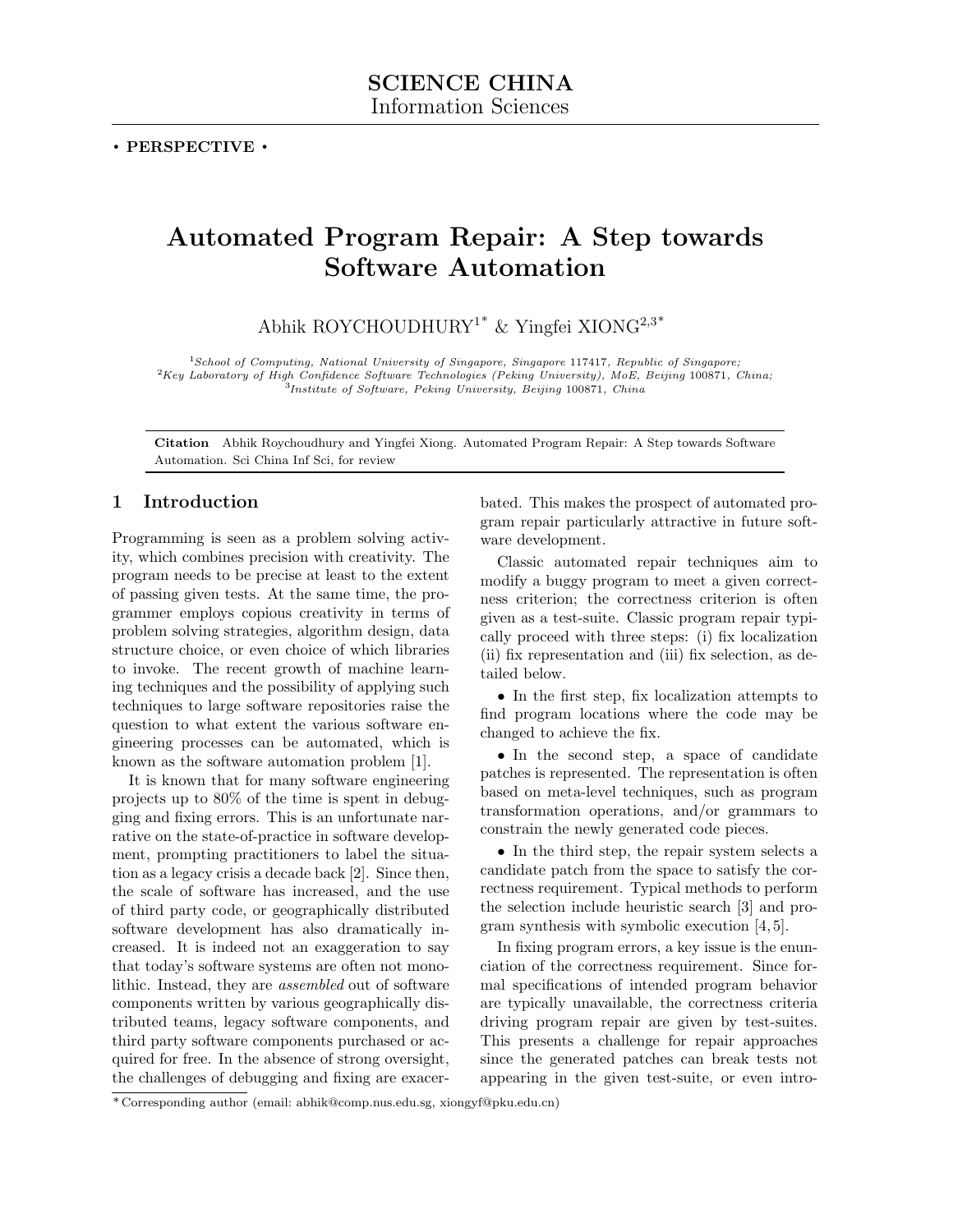duce new errors in the un-tested or under-tested program functionality. This problem is known as "weak specification", "weak test-suites", or "overfitting", and is often considered as one of the most important challenges faced by the program repair research [\[6,](#page-2-5) [7\]](#page-2-6).

In this article we discuss two possible directions to address the weak specification problem.

## 2 Repair with a Reference Implementation

Though a formal specification of program behavior is often unavailable, in many situations there exists a reference implementation of the program to demonstrate the desired behavior. In the case of an industrial standard for a program or a protocol, the organization responsible for the standard usually publishes a reference implementation to show how the standard should be implemented, and other companies tries to be compatible with the reference implementation. For example, OpenJDK is the reference implementation for the Java programming language, and Oracle JDK and Jikes RVM are compatible with Open-JDK. Similarly, reference implementations usually exist for decoders/encoders for multimedia files, network protocols, encryption algorithms, etc.

Different from a formal specification, a reference implementation specifies full execution behavior. Essentially the reference implementation acts as an informal specification of intended behavior. The program under repair does not have to be repaired to be fully identical to the reference implementation, but only the observable behavior should be equivalent after repair. To capture such behavior, one possibility is to generate test cases from the reference implementation. One could employ automated test generation methods such as symbolic execution to automatically generate test inputs. Dynamic symbolic execution engines such as KLEE [\[8\]](#page-2-7) can compute the set of inputs driving execution along a program path as a logical formula called a path condition. Subsequently the path condition for a random input can be mutated to drive execution along other paths and thereby generate inputs traversing these paths. Symbolic execution can be used to systematically generate a comprehensive test-suite from the reference implementation, driving repair.

However, symbolic execution engines leverage constraint solving and SMT solvers as the backend, which leads to scalability challenges for symbolic execution. Several possibilities exist to address this problem. First, one can guide symbolic execution to reach specific targets as embodied by efforts such as [\[9\]](#page-2-8). This can help generate test cases stressing un-tested functionality and subsequently these tests can be used to guide program repair. Second, systematic grey-box fuzzing methods which attempt to achieve enhanced path coverage such as AFLFast [\[10\]](#page-2-9) can be used. Grey-box fuzzing methods employ compile-time instrumentation followed by run-time detection of enhanced coverage of control flow artifacts. With the recent push on making grey-box fuzzing methods systematic, there exists an opportunity to generate abundant test-data for driving program repair. Last but not the least, symbolic execution techniques specifically designed for exposing the behavioral difference between two programs could be developed, such as the one by Mechtaev et al. [\[11\]](#page-2-10).

#### 3 Repair with Big Data

While obtaining the full specification of the program is difficult, estimating the likelihood of certain patches being correct in the represented space may be much easier for many types of bugs. For example, given a bug with an unexpected NullException, adding an if check to guard the statement is much more likely to be correct than deleting the respective statement. Therefore, another possible direction is try to estimate the likelihood of the patches in the represented space, and select the most likely patch for the current context.

Towards this direction, recent program repair techniques often add an additional step compared with the classic techniques: fix prioritization. This step estimates the likelihood of the patches and prioritizes them. After adding this step, the goal of the fix selection step is to select the highest ranked patch that satisfies the (possibly weak) specification, such as passing a given test-suite.

Some existing techniques try to employ heuristic rules to rank the patches. These rules include minimizing the changes made by the patch with some measurement of change distance [\[12\]](#page-2-11), anti-patterns [\[13\]](#page-2-12), or checking if the execution of the tests change under some expected directions. However, heuristic rules are manually constructed by researchers, and by nature cannot cover all situations, especially when the probabilities of the patches depend on the local context of the project and the specific types of the bugs.

The availability of software big-data presents a unique opportunity for this problem. It remains an open question whether we can get useful guidance to estimate the likelihood of patches and correctly prioritize them via mining software big-data. By